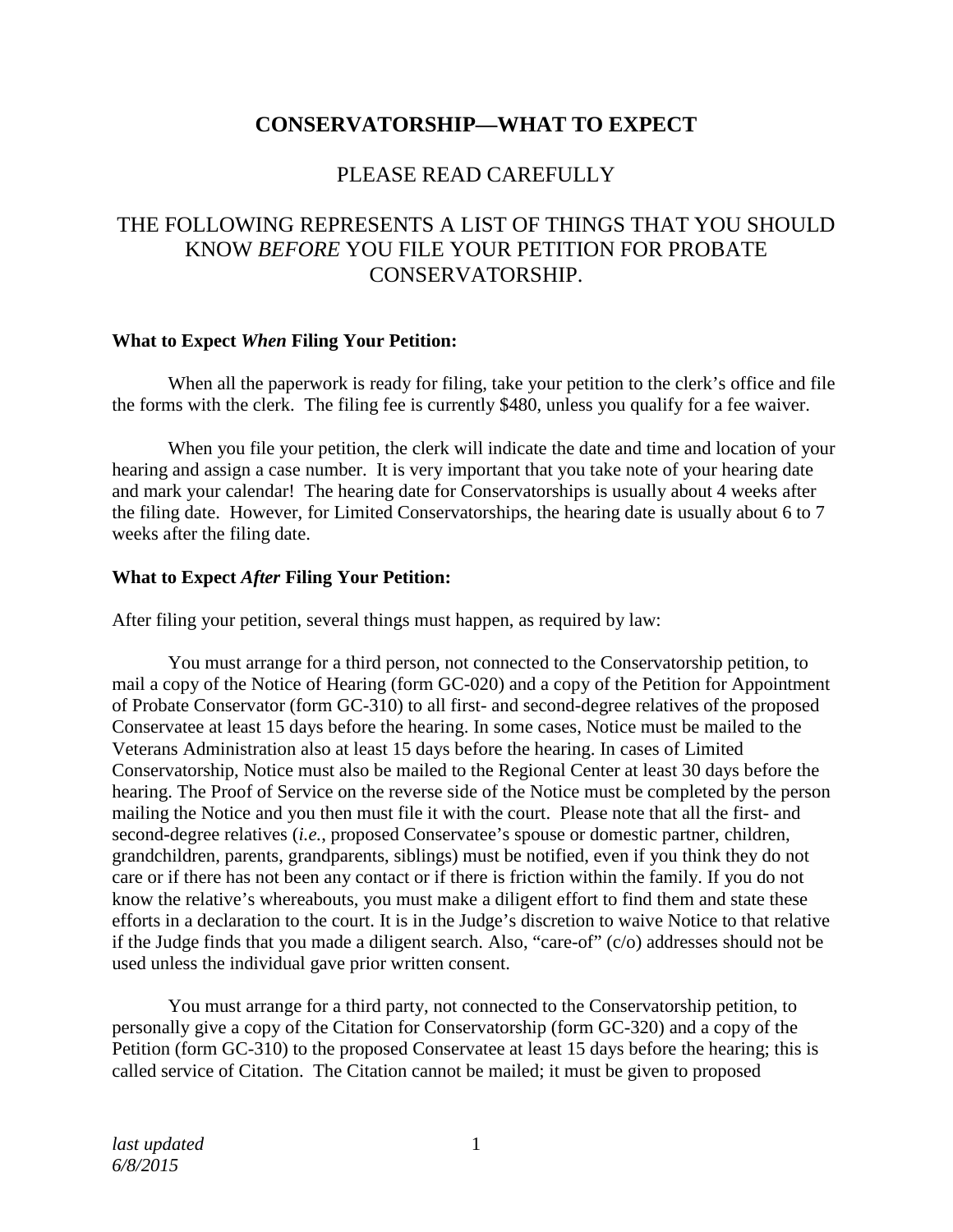Conservatee in person. The Proof of Service on the reverse side of the Citation must be completed by the person serving Citation, and you must file it with the court.

In cases of Limited Conservatorship or Conservatorship with Dementia Powers, and in some other cases, the court will appoint an attorney for the proposed Conservatee. This attorney will need to visit the proposed Conservatee and file a report with the court. The attorney's efforts must be paid by the proposed Conservatee, unless the proposed Conservatee has very little or no income and assets. The attorney's fee is based on his/her hourly rate and will be ordered to be paid at the hearing.

The Court Investigator will also need to visit the proposed Conservatee. The Court Investigator may also visit the Conservator and others, but this is entirely in the discretion of the investigator. The investigator will visit anywhere from 7 to 10 days, or more, after the petition is filed. When the investigator visits, he or she will normally not contact the Conservator beforehand; s/he will arrive unannounced at the Conservatee's residence or program. When the investigator is at the Conservatee's home or program, he or she will meet with the Conservatee alone. If the Conservator or other family members want to talk or meet with the investigator, they can also do so, but the investigator must first meet with the Conservatee alone. If the Conservatee does not speak English, it is the petitioner's responsibility to inform the court in advance, and to get an interpreter. If the Conservatee is in a day program, there may be interpreters on site who can help. Sometimes, the investigator and the Conservatee's courtappointed attorney may visit the Conservatee together. *The investigator will also have to talk to all the Conservatee's relatives of the first degree (i.e., spouse/domestic partner, children, parents)*. The Court Investigator then files a report with the court. This court investigation will trigger an "Assessment fee" of \$650, which typically must be paid by the proposed Conservatee, unless the proposed Conservatee has very little or no income and assets, which then will be ordered deferred by the Judge at the hearing.

In Limited Conservatorship cases, the Regional Center will have to make an assessment of the case and file a report with the court as well.

Approximately 1 week before the hearing you can check the "Probate Examiner Notes" at http://riverside.courts.ca.gov/calendar.shtml then click on "Probate Calendar Notes" for the department in which your matter is set. The notes are available to the public for all cases set for that department for approximately 30 days. The easiest way to find your particular notes are to use your browser's "edit" tab, and click on "find on this page, and then enter your case number Usually this information is available ten days prior to your hearing, but sometimes it is available later, and sometimes earlier, depending on the Probate Examination staff's workflow. Probate Examiner notes are summaries prepared by the Probate Examiner after reviewing your petition. This summary is transmitted to the Probate Judge and assists him/her during their review of your matter. These notes inform the judge of the requests that are made in the petition, as well as any defects that the petition may have. You can call the examiner's office to ask questions about your notes at (951) 777-3147, or you can e-mail at [probateexaminers@riverside.courts.ca.gov.](mailto:probateexaminers@riverside.courts.ca.gov) Emails are generally answered within one business day.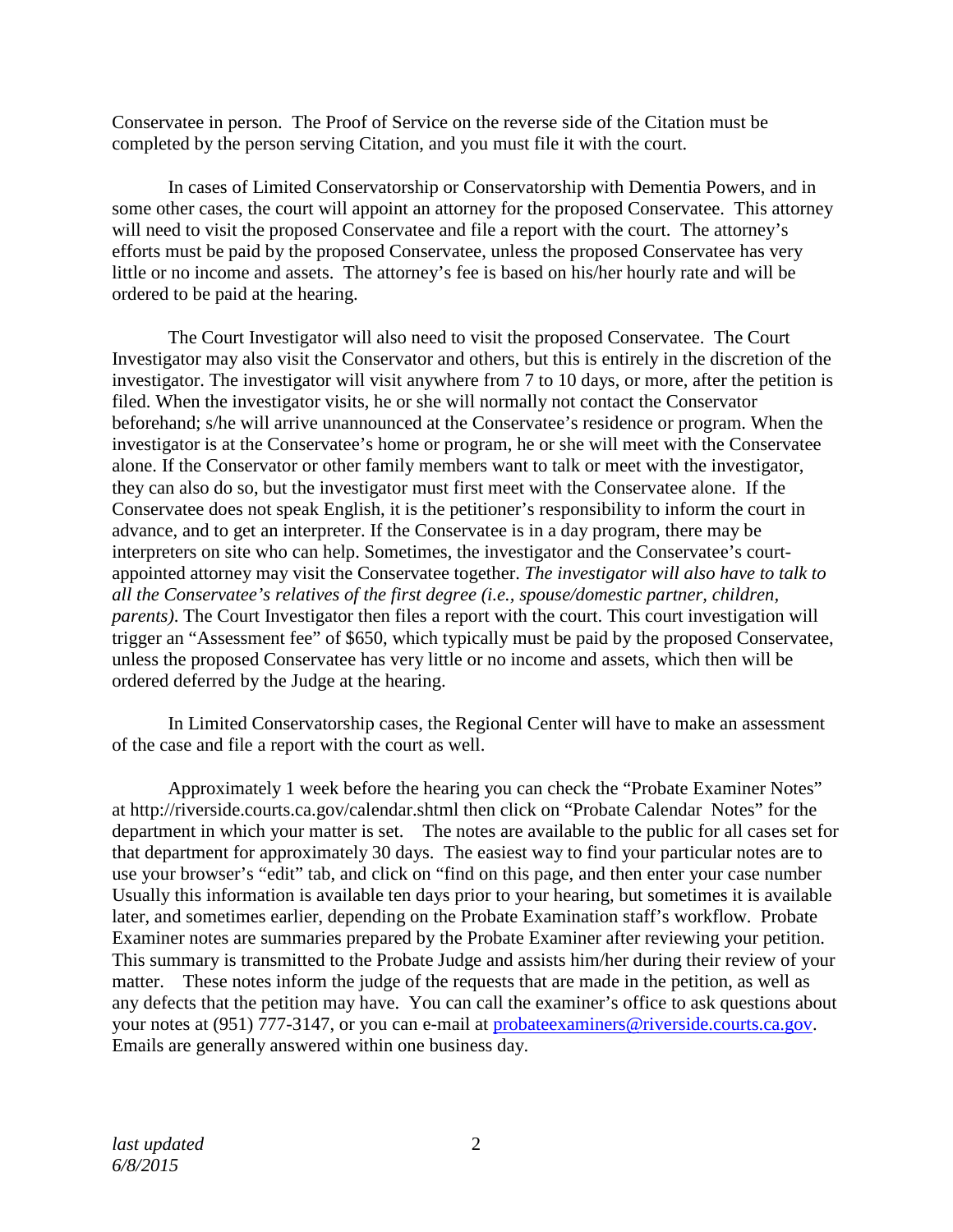#### **What to Expect** *At the Hearing***:**

Be on time for the hearing and bring the proposed Conservatee to the hearing, unless proposed Conservatee's doctor marked in the Capacity Declaration (form GC-335) that proposed Conservatee is not able to attend the hearing because of medical inability.

If the proposed Conservatee is present, please ask the deputy for "priority" before the hearing starts.

The Judge will typically start the proceeding with an admonition to the proposed Conservatee, which includes the proposed Conservatee's right to object to the conservatorship and even have a jury trial on the issue. Be ready to face this possibility.

Further, there is a chance that one or some of the proposed Conservatee's relatives may object or contest the proceedings. Be ready to face this possibility.

#### **What to Expect** *After the Hearing***:**

If you were not appointed, please note that fees and costs for an unsuccessful petition to appoint a conservator might only be compensated if the unsuccessful petitioner can show to the court that the filing of the petition was in the Proposed Conservatee's best interest.

If you were appointed:

You have to file Letters of Conservatorship (form GC-350) and Order Appointing Probate Conservator (form GC-340) as soon as possible after the hearing.

You have to file a Determination of Conservatee's Appropriate Level of Care (GC-355) with the court within 60 days from the hearing.

You have to give Notice of Conservatee's Rights and the Order Appointing Probate Conservator (GC-341) within 30 days from the hearing to Conservatee and Conservatee's firstand second-degree relatives (*i.e.*, proposed Conservatee's spouse or domestic partner, children, grandchildren, parents, grandparents, siblings) and file Proof of Service.

The court will set a review Hearing 100 days from the hearing, which it will vacate if you are in compliance with the filing requirements. However, if you are not in compliance, you will have to appear at the hearing and show good cause why the court should not remove you as Conservator, sanction, or fine you.

The Court Investigator may, at the discretion of the court, visit the Conservatee *6 months after the hearing. There is a mandatory review at one year from the date of appointment, and then visits are every two years, unless the court determines that there should be more often reviews.* These review visits cost \$650 for each visit, which is to be paid out of the Conservatee's estate. This fee is waived if the conservatee is a Medi-Cal recipient. If the conservatee is not a Medi-Cal recipient but cannot afford this fee, an application for a fee waiver can be filed with the